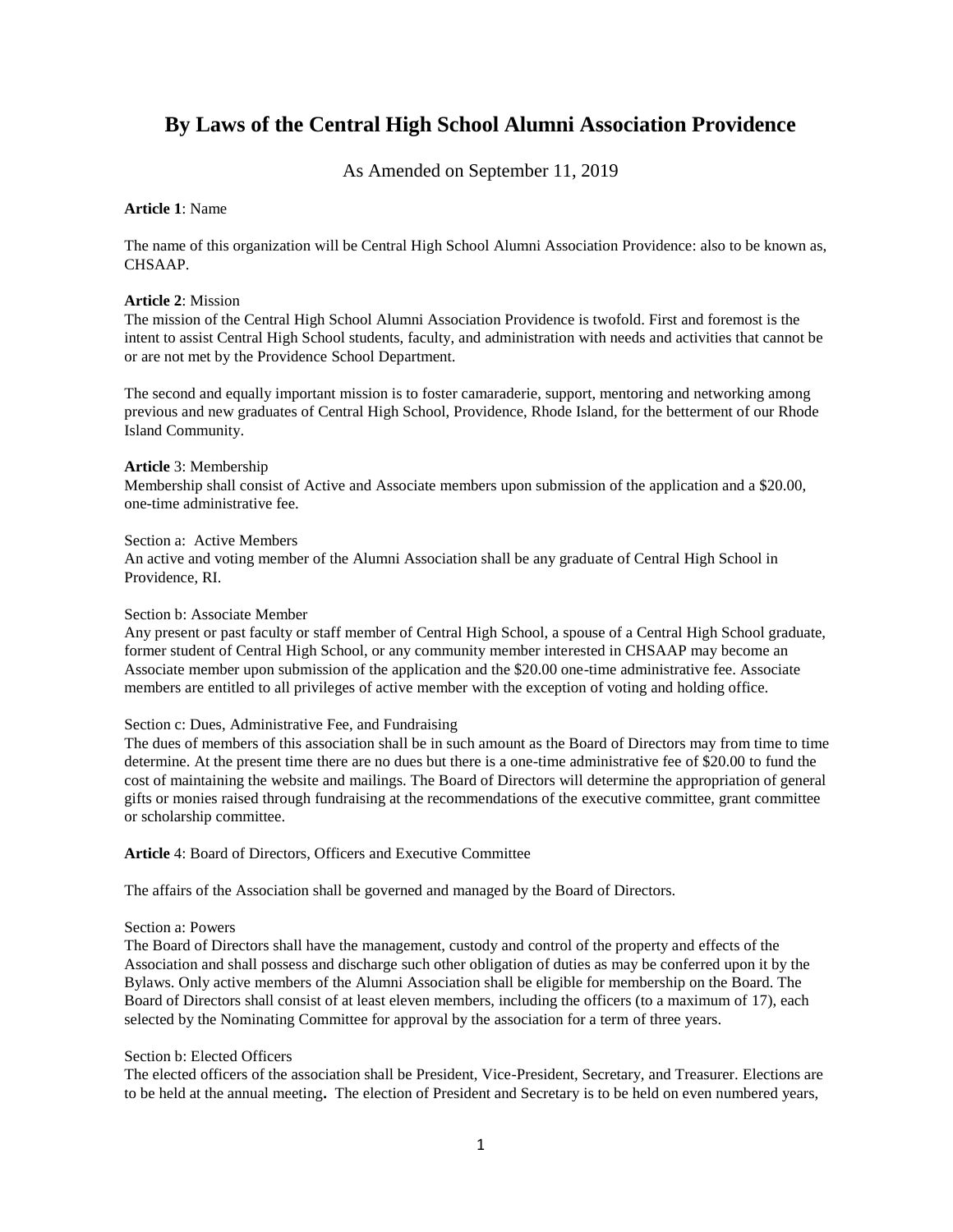and the office of Vice-President and Treasurer is to be held on odd numbered years. Terms of all officers shall be for two years with no one holding office for more than three consecutive terms.

## Section c: Advisory Directors

In order to maintain a close liaison with Central High School, there shall be two Advisory Directors on the board. One of the advisory directors shall be the current school principal, and the other member recommended by the principal as a liaison. The advisory directors do not have voting rights on any matters.

# Section d: Honorary Directors

The board on occasion may recognize an individual that has provided any outstanding contributions to the Association or for the school for honorary membership on the Board of Directors. Honorary Directors do not have voting rights on any matters.

# Section e**:** Term of Office, Board of Directors

Beginning at the annual meeting in April 2018, Directors may be elected for one (1), two (2), or three (3) year terms and shall serve until their successors are elected and qualified. Beginning at the annual meeting in April 2019 all Directors henceforth elected shall serve for three (3) years. This will allow for staggering terms of all **Directors** 

# Section f: Executive Committee

- 1. The Executive Committee shall consist of the Officers of the Association and one other board member. The committee shall be chaired by the President. The committee shall have all the authority of the Board, except as prohibited by law, to conduct the affairs of the Association between regular meetings of the Board in situations where an assembly of a quorum of the Board would be impractical or impossible.
- **2.** Actions of the committee shall require a majority vote. The committee shall report to the Board on any actions taken at the next scheduled Board meeting.

## **Article** 5: Term of Office

## Section a: Election and Tenure

The Officers shall be elected from the membership at large at the annual meeting in April as noted in Article 4, Section b and shall hold their respective office for a term of two years.

Nominations for Officers shall be submitted by the nominating committee. Members desiring to enter their names as a candidate for office shall be required to submit their names to the nominating committee no later than January 31st prior to the annual election.

## Section b: Vacancies

A vacancy occurring in any office because of death, resignation, removal, and disqualification or otherwise may be filled by the Board of Directors for the unexpired portion of the term.

## Section c: Removal

Any Officer may be removed by the Board of Directors with a majority vote, where there is a quorum, whenever said officer is not performing his or her duties in accordance with the requirements of these By-Laws.

**Article** 6: Duties and Responsibilities

# Section a: President

The President shall be the chief executive officer of the Association and shall, subject to the Board of Directors, in general, supervise and control the business and affairs of the Association. The President conducts all meetings in accordance with Robert's Rules of Order and enforces strict compliance with these by-laws. He or she shall nominate and appoint the Chairperson of all standing and special committees, and shall serve as an ex officio member thereof. The President and/ or the Treasurer shall sign all financial documents. The president shall have one vote.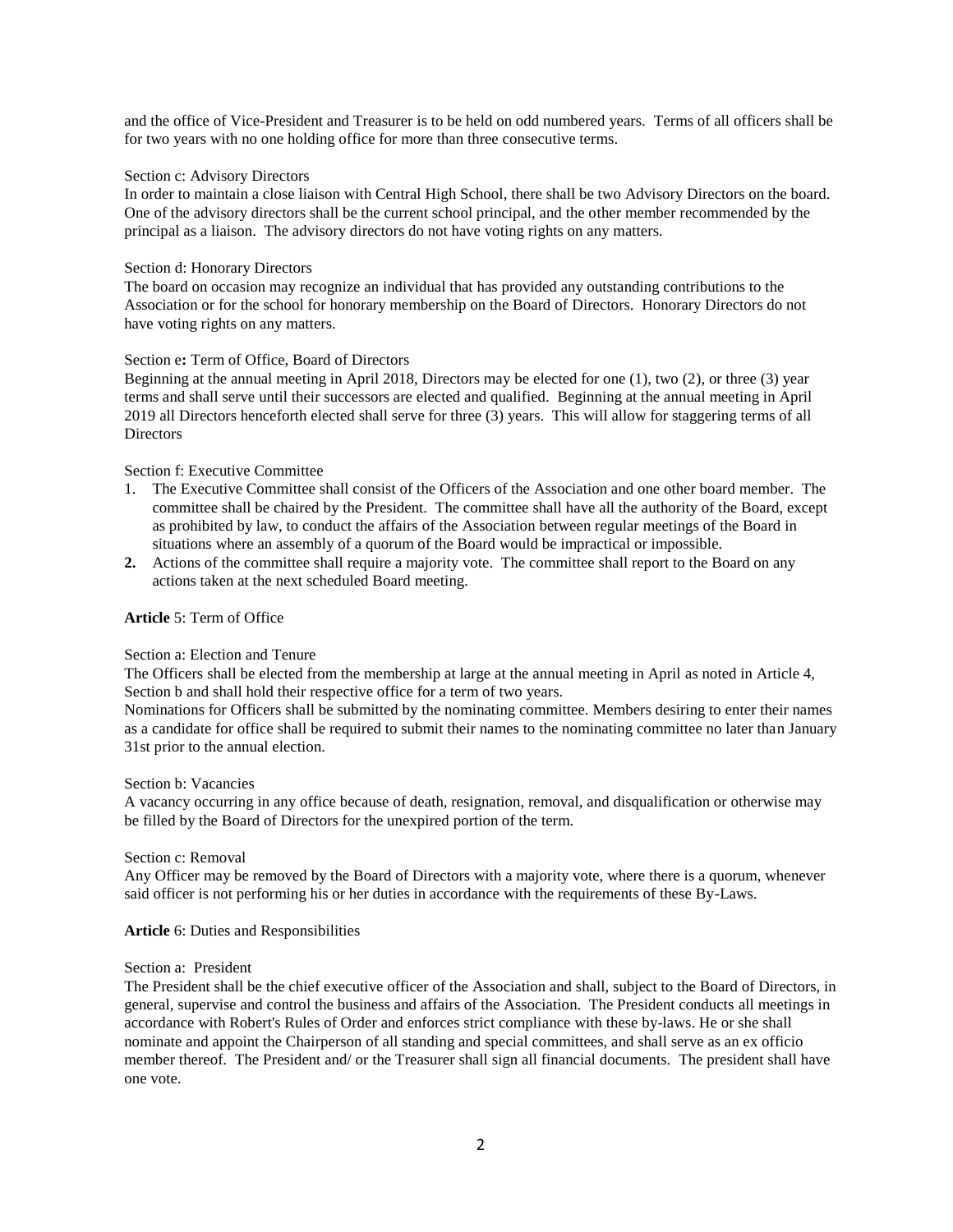# Section b: Vice President

The Vice-President shall preside in the absence of the President and in case of the death, resignation, disqualification, refusal or neglect of the President to discharge the duties of his office. The Vice-President shall perform all the duties and be vested at such time with all the powers of the President. The Vice-President of this association shall have no vote unless any vote is equally divided. The Vice-President shall than have a vote to break the tie.

#### Section c: Treasurer

The Treasurer and/or the President shall deposit all money due to, or gifted to, the association. Treasury funds may be used only for expenses directly related to the association's business. The Treasurer shall present a Financial Activity Report at each meeting. The Treasurer and President shall be authorized to sign checks. There is no paid association staff. Association treasury funds may not be used for any personal gift, tributes or memorials, unless authorized by the Board of Directors. However, such gifts may be generated by individual members. Association Treasurer may not manage any funds from any outside group, such as a reunion or any other committee. The Treasurer shall have one vote.

#### Section d: Secretary

The Secretary shall take the minute's at all general meetings and send correspondence as directed by the President and/or the Board of Directors. The Secretary shall present minutes of previous general meetings at each general meeting. The seated Secretary shall take minutes at the Annual Meeting to be submitted at the next general meeting. The Secretary shall have one vote.

**Article** 7: Association and Board of Directors Meetings

#### Section a: Annual Meeting

The annual meeting of the association shall be held on the second Tuesday in April. Notice of said meeting shall be sent by e-mail or regular mail, not less than 5 days prior to, nor more than 21 days prior to said meeting.

## Section b: Regular Board of Director Meetings

Board of Director Meetings shall be held on the second Tuesday of March, May, June, September, October, November and December.

## Section c: Notice and Place of Meetings

A single yearly notice of all meetings, including place and time, for the year will be sent in January to all members via e-mail or regular mail. Current agenda and previous minutes will be posted on the association website, **[www.chsaap.org.](http://www.chsaap.org/)** Unless noted, all meetings will be held at Central High School.

## Section d: Special Meetings of the Board of Directors

Special meetings of the Board of Directors may be called by the President, or in the absence of the president, by the Vice-president. The Secretary may call a special meeting upon written request from thirty (30%) percent of the Board of Directors.

## Section e: Quorum

Fifty-one percent (51%) of Board members or committee members shall constitute a quorum at such meetings. If a quorum is not present at any meeting, a majority of those present may adjourn the meeting.

Section f: Conduct of meetings. All meetings of the association shall be conducted pursuant to the latest revision of Robert's Rules of Order.

## **Article** 8: Standing Committees

#### Section a: Nominating Committee

There shall be a Nominating Committee consisting of a Chair and three members appointed by the Board of Directors to serve for one year. The nominating committee will annually solicit the general membership for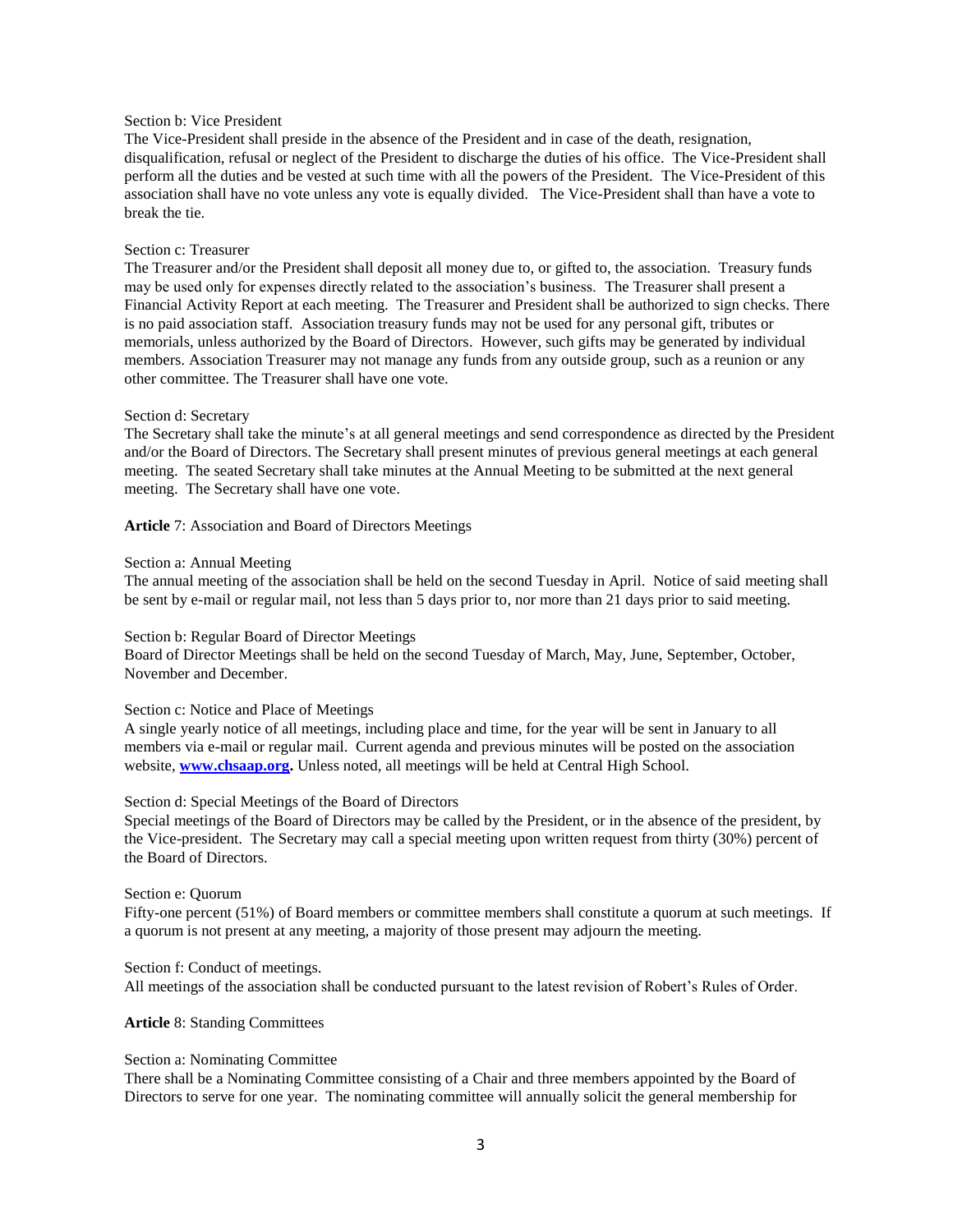candidates interested in filling any vacancies on the Board of Directors, including Officer's positions. The nominating committee will present the slate of Officers, with their recommendations, no later than 45 days prior to elections.

#### Section b: Membership Committee

As determined in Article 3, CHSAAP has Active (voting) and Associate members. Voting members are those who have graduated from Central High School, associate members are those who have an interest in the association and Central High School, such as present or former educators, administrators, community leaders, etc. Associate members do not have voting rights.

The membership application must be filled out and submitted with the then current approved administrative fee or dues.

There shall be an administrator for the Membership Access database (currently the Secretary) who will keep accurate records pertaining to the members including, but not limited to, current contact information. From time to time the Board of Directors will appoint a three person Membership Drive Committee responsible for recruiting new members. That committee shall determine methods for promoting the association and request resources from the board as deemed necessary.

#### Section c: Scholarship Program

The Central High School Scholarship Program began in the spring of 2016 in order to improve educational opportunities for seniors attending Central High School in Providence. This program was inspired in part by the creation of the Central High School Alumni Association Providence (CHSAAP) and the awareness of the financial need that many graduating seniors have as they transition to a post-secondary experience. Overseen by the scholarship committee of CHSAAP, consisting of a chairperson appointed by the President and two to three other volunteer alumni, the scholarship program is committed to raising funds to award annual scholarships to members of the graduating class at Central High School each year. Annually a selection committee is assembled to read qualified applications and determine the students who will be eligible for an award. The selection committee is made up of three members and two alternates. The committee consists of one board member chosen by the president, the scholarship committee chair, and a community member of professional standing recommended by a board member and voted on by the board. The two extra individuals, on stand-by to make sure we have a full committee to read all the applications, are also chosen by the board president, with the approval of at least two of the remaining three officers )Treasurer, Vice-President, and Secretary. Each year the board of directors determines the number of scholarships to be awarded, as well as the amount for each scholarship. This is done with the information provided by the Treasurer's report as to the amount in the scholarship bank account and the expectations of any active fundraising events where proceeds are expected before the distribution of awards. The four elected officers will advise the board of their recommendation, prior to the board vote. This program is intended to encourage academic achievement and access to post-secondary education. The scholarships may be used to attend any accredited post-secondary institution.

## Section d: Named Scholarship Opportunity

To establish a Named Scholarship, the donor needs to donate an amount equal to the total cost of a single scholarship. This amount may vary from year to year depending upon the amount set by the scholarship committee.

A Named Scholarship form to submit your request is available on the Scholarship page of the association's website: www:chsaap.com or my emailing the Scholarship Chair.

Starting a Named Scholarship is easy and a wonderful way to show your support of CHS, or to honor a friend or family member while helping students afford higher learning.

## Section e: CHSAAP Athletic Hall of Fame Program

The purpose of the CHSAAP / Central High School Athletic Hall of Fame shall be to recognize individuals and teams who have excelled and distinguished themselves in the field of athletics while at Central High School.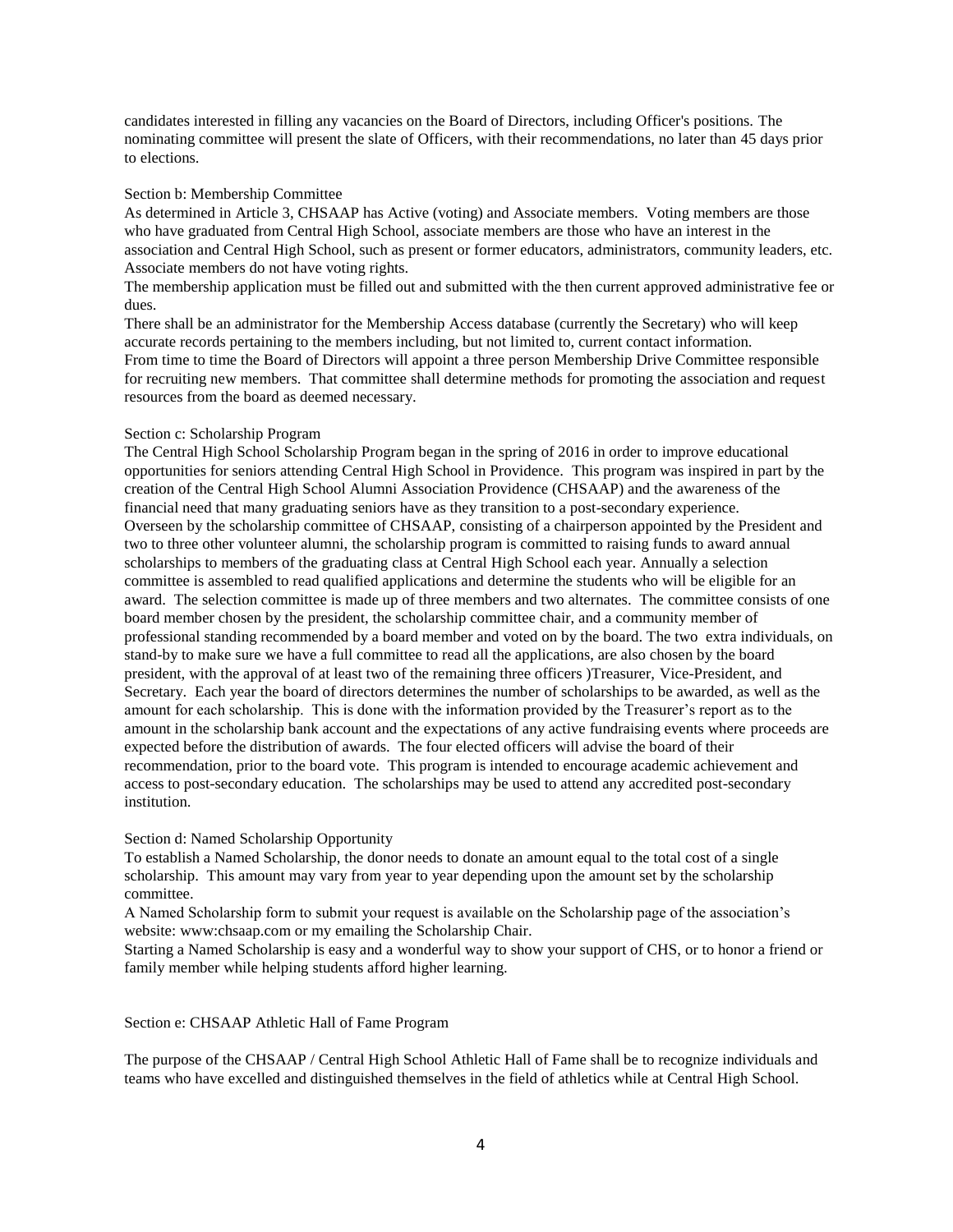Realizing that Central High School did not have an established Athletic Hall of Fame, several of our CHSAAP members worked to establish this program.

The Central High School Alumni Association Athletic Hall of Fame works in close unison with the CHSAAP Board and the current administration of Central High School.

The Hall of Fame (HOF) Program is managed and controlled by a Board consisting of at least seven (7) volunteer members. The Board is to be made up of the current Principal, the current Athletic Director, at least one current CHSAAP Officer and two current CHSAAP Directors. The remainder of the Board will be filled by volunteer members, approved by the HOF Board, who have either participated in a sports program while at Central of displayed an enthusiasm for the HOF Program. Former inductees will be eligible for a seat on the HOF Board. The HOF Board plans and carries out all activities of the HOF not limited to fundraising, review of all nominations, selection of nominees for induction, and induction ceremonies. Consultation with and approval by the CHSAAP Board is necessary in order to avoid conflicting activities as well as the availability of financial resources.

The Chair person of the HOF Board is decided by a voice vote of at least seven members of the HOF Board at their first meeting. The Chair person is eligible to serve five years and may be reappointed as approved by the then current board.

There will be a HOF secretary who will: take minutes of all board meetings, send correspondence of HOF activities to board members as requested by the HOF Chair and Board, and receive, maintain and present to the board all HOF nominations forms for Board consideration and subsequent vote for approval or denial for the then current induction. The Chair will nominate a volunteer from among the HOF Board members to assume the duties of this position. That person will assume the position with the Board's majority vote approval. If the nominee is not approved, another nominee will be sought. The Secretary's term will run concurrent with the Chair.

Categories to be honored as inductees shall be:

Individual Athletes: with significant achievement in his or her sport or sports while at Central. Significant weight in the selection process will be given to those who continued to excel in their sport after leaving Central.

Team Recognition: Teams who achieved State Championships may be nominated for induction into the HOF.

Coaches, Principals and other Administrators: who have displayed exceptional support and achievement within the sports programs while at Central for a period of three or more years may also be nominated for induction into the HOF.

#### *No nominee will be eligible for induction until at least five years after graduation or service to Central*

Nominations: may be made by any CHSAAP member including Associate members, Officers and Director by submitting a written nomination form. The form is available in Central's main office and on the website [www.chsaap.org](http://www.chsaap.org/) Hall of Fame page. Any eligible nomination, if not currently selected for induction, will be held for a period of ten years for subsequent consideration.

Guidelines for Induction Ceremonies and Awards: Induction Ceremonies will be as the Board determines n consultation with the CHSAAP Executive Committee. Consideration must be given to other planned CHSAAP activities in order to avoid conflicts.

Initial Induction: The first HOF Board will review and research the Central High School athletics archives, including the present plaques and trophy case to determine those which are eligible for automatic induction into the new HOF. This initial induction will be the formal establishment of the Central High School Alumni Athletics Hall of Fame. The initial ceremony will be decided in consultation with and approval of the CHSAAP Board at a regular or special meeting.

Number of Inductees: after the initial induction ceremony where several honors will be given to individual athletes, coaches and/or administrators, as well as teams, the number of inductees at any given subsequent ceremony (usually no more than seven) will be recommended by the HOF Board to the CHSAAP Board for approval. Available resources will be the determining factor.

Plaques and Awards: The CHSAAP Treasurer will establish a separate bank account similar to that of the Scholarship and Grant Programs for the CHSAAP Alumni HOF Program. Sponsors will be sought for the initial funds. A budget will then be established for the purchase of plaques, awards, and ceremonial expenses.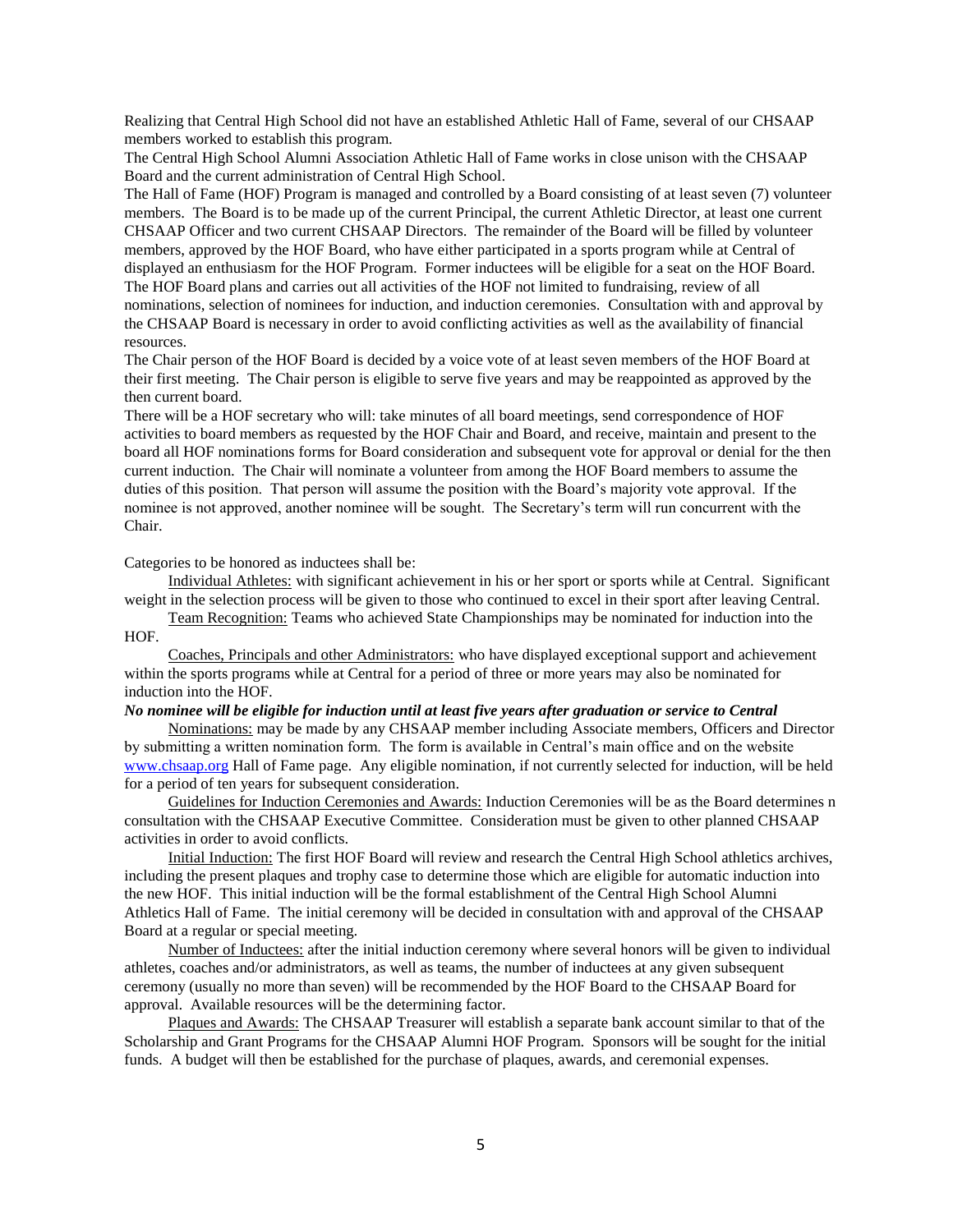Plaques and other selected awards will be purchased for display in the school's "Hall of Fame" area. The HOF area at the school will be either in the main office or in the first floor main corridor.

For individual inductees a duplicate plaque or award will be purchased and presented, one to the individual or individual's family and the other to Central High School, for display in the designated Hall of Fame Room, or area. For team inductees a Plaque will be purchased for the school's HOF area and separate certificates will be presented to the individual team members.

Both the school seal and the CHSAAP shield logo will be on all plaques and awards.

#### Section f: Grant Program

Our Alumni Association, in accordance with our Mission Statement, from time to time, provides limited financial assistance to Central High School, administration, departments, and/ or educators, for specific "needs and activities" which are not met by the Providence School Department. A separate financial account has been set up by the association for income and expenses pertaining exclusively for the Grant Program. At the onset, our funds are minimal; therefore individual Grants will be limited to a maximum of \$500. For more extensive projects or more expensive equipment, there could be an opportunity for greater funding through the conducting of CHSAAP sponsored fundraising campaigns or events. All appeals, small or large, must be made by completing a hard copy Request for Grant application available for printing from the association's website; www.chsaap.org The application is to be forwarded to; CHSAAP GRANT PROGRAM, 70 Fricker Street, Providence, RI 02903. Grants will not be awarded to any specific individual, nor will awards be granted for the cost of food or beverages at events, nor for a non-specific purpose. Grants will not be awarded for any endeavor which does not enhance the effectiveness of the school and /or benefit its students. The Secretary and the Treasurer will review all requests and make their recommendation to the board and the board will approve or deny by plurality vote at any meeting where there is a quorum. Fund raising may be by general appeal to membership, yard sales, Fashion shows, periodic meet and greets, and other similar social events other than the annual Banquet/Gala which will exclusively benefit the Scholarship Program fund. Within **60** days after receiving a grant, recipients will submit a report on the application of the monies providing a brief summary and pictures if possible.

## Section g: Communications Committee

The Communications Committee will consist of the association secretary, the editor of the newsletter, the website administrator and at least 3 other members. The responsibilities and activities encompass a wide range of communications assuring that the membership and general community are well informed of the current and historical value and activities of the association and its members.

#### 1) Newsletters and Publications

The Alumni Association shall publish and distribute a newsletter to its members **at least quarterly**. Special bulletins and reports shall be published by the Alumni Association when deemed necessary by the Board of Directors.

#### 2) Website

The association owns and maintains its website domain **[www.chsaap.org](http://www.chsaap.org/)** or .com. The website will communicate necessary information pertaining to the Association, and its members, including but not limited to: news items, meeting dates, Board of Directors actions, reports, etc.

#### 3) Social Media

Posting on any social media in the name of the Association, other **than by the designated administrator**, must be approved by a majority of the Board of Directors.

#### Section h: Other Committees

When necessary, other committees shall be appointed by the President.

**Article** 9: Contracts, Checks, Deposits, and Funds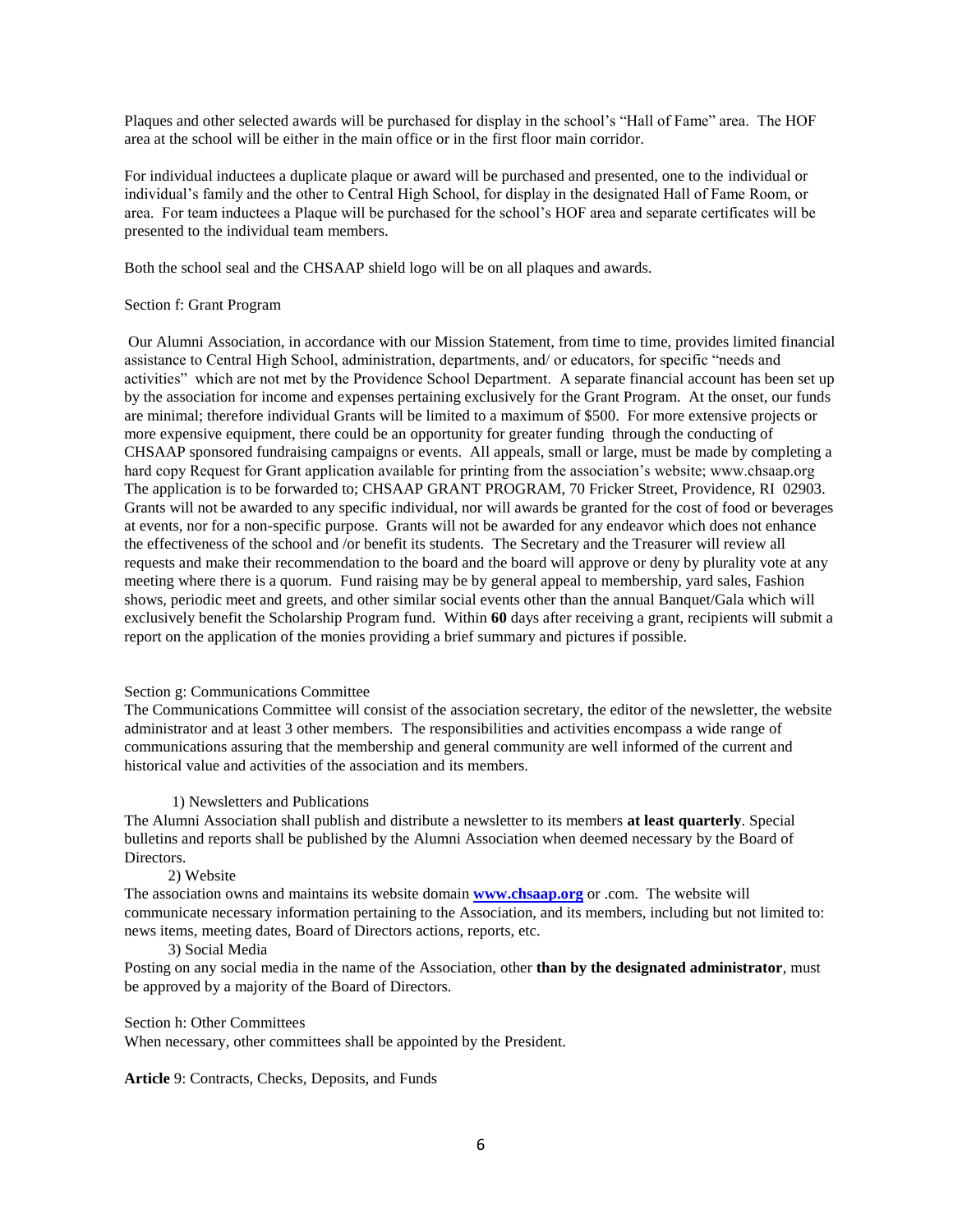# Section a: Contracts

The Board of Directors may authorize any Officer or Officers, agents of the Association, in addition to the Officers so authorized by these Bylaws, to enter into any contract or execute and deliver any instrument in the name of and on behalf of the Association, and such authority may be general or confined to specific instances.

#### Section b: Checks and Drafts

All checks, drafts or orders for the payment of money, notes or other evidences of indebtedness issued in the name of the Association shall be signed by such Officer or Officers, agent or agents of the Association and in such manner as shall from time to time be determined by resolution of the Board of Directors. In the absence of such determination by the Board of Directors, such instruments shall be signed by the Treasurer **and/or President**.

# Section c: Deposits

All funds of the Association shall be deposited from time to time to the credit of the Association in such banks, trust companies or other depositories as the Board of Directors may select.

#### Section d: Gifts and Endowment

The Board of Directors may accept, on behalf of the Association, any contribution, gifts, bequest or devise for the general purposes or for any special purpose of the Association.

## **Article** 10: Amendments

These Bylaws may be amended by a vote of two-thirds (2/3) of the Board of Directors present at the Annual Meeting or any Special Meeting of the Board of Directors, provided notice of the substance of the proposed amendment has been stated in the notice of such meeting, at least thirty (30) days prior to the meeting.

#### Article 11: Indemnification

The Association agrees to indemnify each Director and Officer against any and all expenses and liabilities arising out of such Directors action or failure to act in such capacity, excepting only expenses and liabilities arising out of his or her own willful misconduct.

## **Article** 12: Corporate Purpose 501 (c) (3)

Notwithstanding any other provision of these articles, the corporation is organized exclusively for one or more of the following purposes: religious, charitable, scientific, testing for public safety, literacy, or educational purposes, or to foster national or international amateur sports competition (but only if no part of its activities involve the provision of athletic facilities or equipment), or for the prevention of cruelty to children or animals, as specified in Section 501  $\mathbb{O}(3)$  of the Internal Revenue Code of 1954, and shall not carry on any activities not permitted to be carried on by a corporation exempt from federal income tax under Section 501©(3) of the Internal Revenue Code of 1954.

## **Article** 13: Dissolution

The Board of Directors after approving a motion to consider dissolution of the association, at any regular meeting where there is a quorum, will notify the general membership, in writing, of the intent to dissolve and asking for an approval vote. If the Board then receives affirmative votes from two thirds of the association's eligible voting members who respond, in writing within 30 days of notice, the Board may then dissolve the association.

After all obligations of the association are fully discharged its property and assets shall then be conveyed to Central High School, Providence, Rhode Island.

## **Article** 14: By-Laws

The By-Laws shall be reviewed by an ad hoc committee appointed by the Board at least once every five years. The review committee shall make such suggestions for revision as it shall see it.

**Article** 15: Fiscal Year